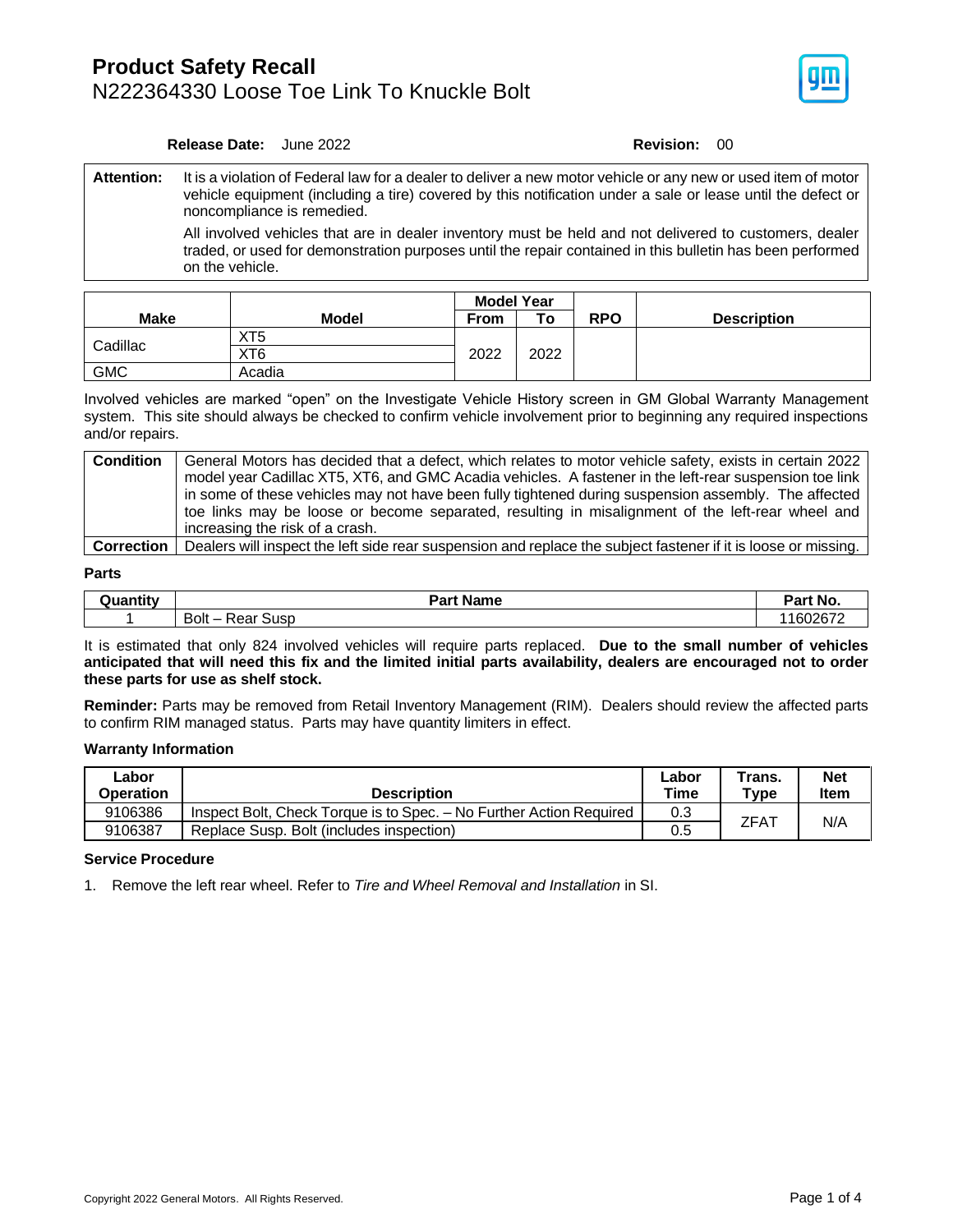## **Product Safety Recall**

N222364330 Loose Toe Link To Knuckle Bolt





6100410

2. Locate the left rear adjust link to suspension knuckle bolt.

Important: If the bolt rotates during the torque check, it must be replaced.

- 3. Using a calibrated torque wrench, verify the bolt torque is 115 Nm. Observe if the bolt rotates during the torque check.
	- If the fastener does not rotate during the torque check, no further action is required. Reinstall the left rear wheel. Refer to *Tire and Wheel Removal and Installation* in SI.
	- If the fastener does rotate during the torque check, proceed to step #4.



4. Replace the left adjust link to steering knuckle bolt (1). Refer to *Adjust Link Replacement* in SI.

**Dealer Responsibility** – For USA & Export (USA States, Territories, and Possessions)

It is a violation of Federal law for a dealer to deliver a new motor vehicle or any new or used item of motor vehicle equipment (including a tire) covered by this notification under a sale or lease until the defect or noncompliance is remedied.

The US National Traffic and Motor Vehicle Safety Act provides that each vehicle that is subject to a recall of this type must be adequately repaired within a reasonable time after the customer has tendered it for repair. A failure to repair within sixty days after tender of a vehicle is prima facie evidence of failure to repair within a reasonable time. If the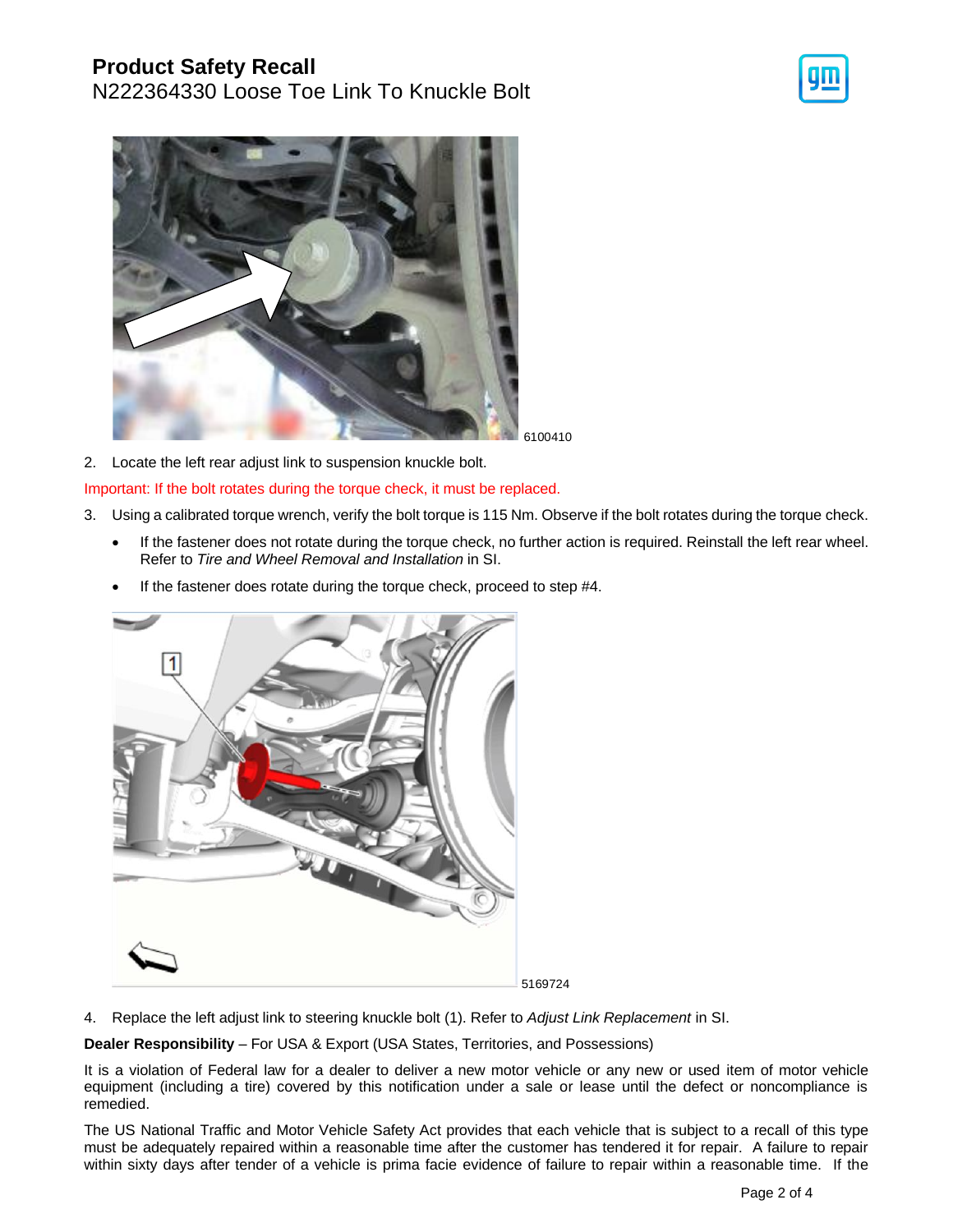

condition is not adequately repaired within a reasonable time, the customer may be entitled to an identical or reasonably equivalent vehicle at no charge or to a refund of the purchase price less a reasonable allowance for depreciation. To avoid having to provide these burdensome remedies, every effort must be made to promptly schedule an appointment with each customer and to repair their vehicle as soon as possible. In the recall notification letters, customers are told how to contact the US National Highway Traffic Safety Administration if the recall is not completed within a reasonable time.

### **Dealer Responsibility** – All

All new, used, GM Certified Used, courtesy transportation vehicles, dealer shuttle vehicles, etc. in dealers' possession and subject to this recall must be held and inspected/repaired per the service procedure of this bulletin before customers take possession of these vehicles. Involved vehicles must be held and not delivered to customers, dealer-traded, released to auction, used for demonstration, or any other purpose.

All GM Certified Used vehicles currently in the dealers' inventory within the Certified Pre-Owned Inventory System (CPOIS) will be de-certified and must be held and remedied per the service procedure in this bulletin. Upon submitting an accepted/paid warranty transaction in the Global Warranty Management (GWM) system, the vehicle can be re-certified for sale within the CPOIS system, or once again be used in the CTP program.

Dealers are to service all vehicles subject to this recall at no charge to customers, regardless of mileage, age of vehicle, or ownership, from this time forward.

Customers who have recently purchased vehicles sold from your vehicle inventory, and for which there is no customer information indicated on the dealer listing, are to be contacted by the dealer. Arrangements are to be made to make the required correction according to the instructions contained in this bulletin. Recall follow-up cards should not be used for this purpose, since the customer may not as yet have received the notification letter.

In summary, whenever a vehicle subject to this field action enters your vehicle inventory you must take the steps necessary to ensure the program correction has been made before selling the vehicle. In addition, for vehicles entering your facility for service, you are required to ensure the customer is aware of the open field action and make every reasonable effort to implement the program correction as set forth in this bulletin prior to releasing the vehicle.

### **Dealer Reports** – For USA & Export

For dealers with involved vehicles, a listing has been prepared and will be available through GM GlobalConnect Maxis Field Action Reports or sent directly to export dealers. The Inventory tab of the dealer reports will contain VINs that apply to this recall. This information is intended to assist dealers with the **PROMPT COMPLETION** of these vehicles. The Customer In-Service tab will contain customer names and addresses from Motor Vehicle Registration Records. The use of such motor vehicle registration data for any purpose other than follow-up necessary to complete this recall may be a violation of law in several states.

### **Courtesy Transportation** – For USA & Canada

Courtesy transportation is available for customers whose vehicles are involved in a product program and still within the warranty coverage period. See General Motors Service Policies and Procedures Manual for courtesy transportation program details.

### **Customer Notification**

USA & Canada - General Motors will notify customers of this recall on their vehicle.

Export - Letters will be sent to known owners of record located within areas covered by the US National Traffic and Motor Vehicle Safety Act.